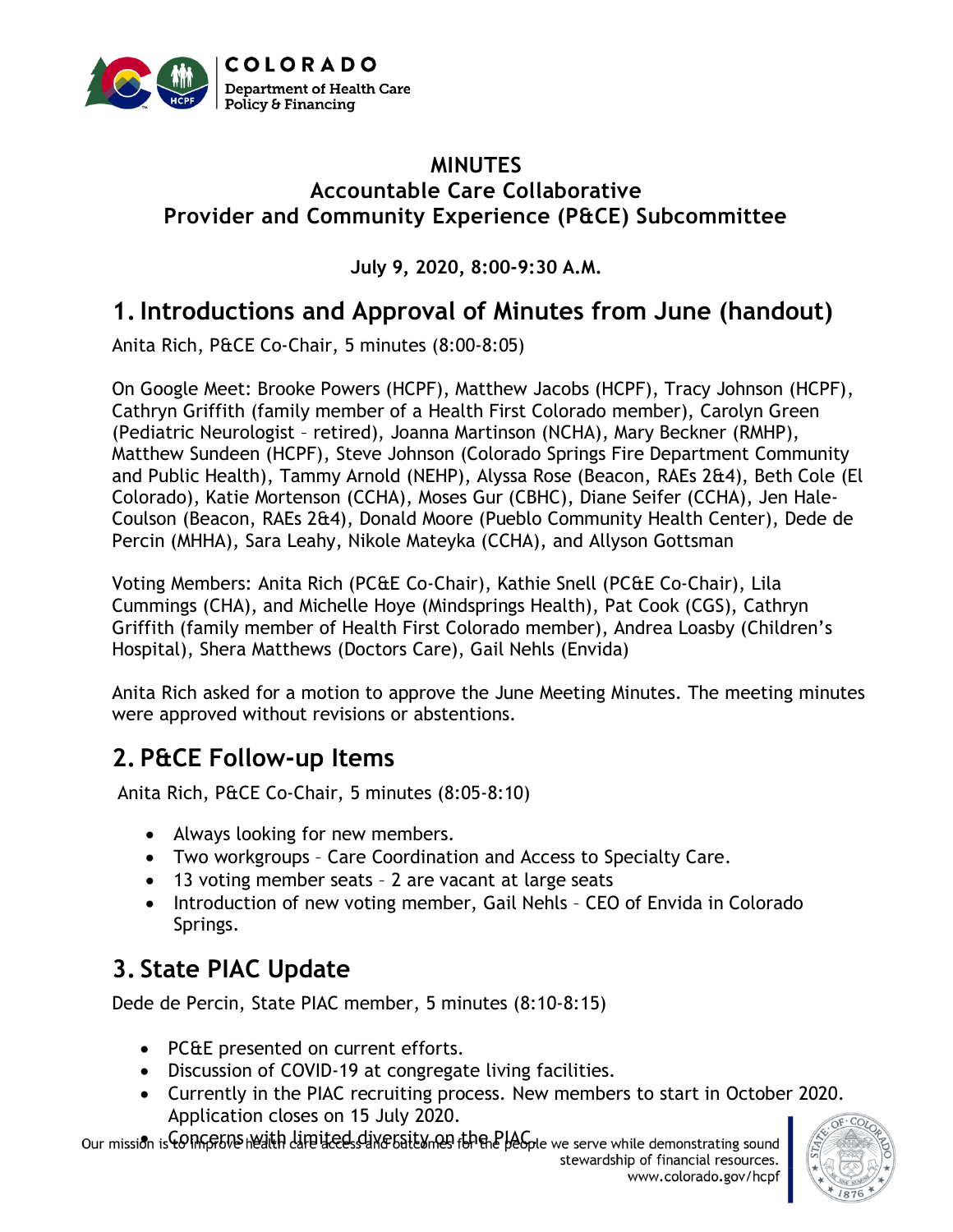- Role of the PIAC in diversity, inclusion, and access.
- Formed an equity sub-committee. One meeting so far and drafting a memo that outlines approach. This may disrupt some of the PIAC yearly work plan.
- Reiterates how PIAC is open to the public and documents available.
- PIAC link provided in the chat box.

### **4. Telemedicine**

Betsy Holt & Tracy Johnson, HCPF, 15 minutes (8:15-8:30) - [Presentation](https://www.colorado.gov/pacific/sites/default/files/Provider%20and%20Community%20Experience%20PIAC%20Subcommittee%20%20Telemedicine%20Stakeholder%20Engagement%20PowerPoint%20July%202020.pdf)

- Four goals: 1) Information Sharing, 2) Compliance, 3) Equitable Input, and 4) Trust and Community
- Information Sharing
	- o Department approach for research study policy development
	- $\circ$  Opportunities for providing feedback and input
	- o High-level training and support for telemedicine use and reimbursement
- Compliance
	- $\circ$  Emphasis on need for compliance with standards and sub-regulatory guidance
	- o Specific training for specific benefits and services
- Equitable Input
	- o Ensure that a broad range of voices are heard in the policy development and research process
	- o Ensure that all questions and comments are thoughtfully considered
	- o Ensure that results of that consideration are shared
- Trust and Community
	- $\circ$  Leverage the opportunity to demonstrate transparency, build community, and create trusting relationships with providers, members, and advocates.
- High Level Plan
	- $\circ$  General information sharing /level-setting webinar, scheduled after July MSB
	- o Leverage opportunities to work with other outreach efforts
	- o Specific Department training with opportunities to offer feedback
	- $\circ$  Specific audience (provider type or regional) engagements with key questions for feedback
	- o Stakeholder resource webpage with input form
	- o Data collection and analysis:
		- Utilization data deep dive
		- External reports
		- **•** Department budget analysis
		- Member survey
		- RAE survey
- **Question** Could you please discuss a bit more regarding the data collection for utilization. What will be collected and how will it be used?
	- $\circ$  Tracy shares how HCPF has a Telemedicine Dashboard to include data broken out to portray portions of utilization being telemedicine.
	- o Questions being asked include how much can telemedicine substitute for inperson visits?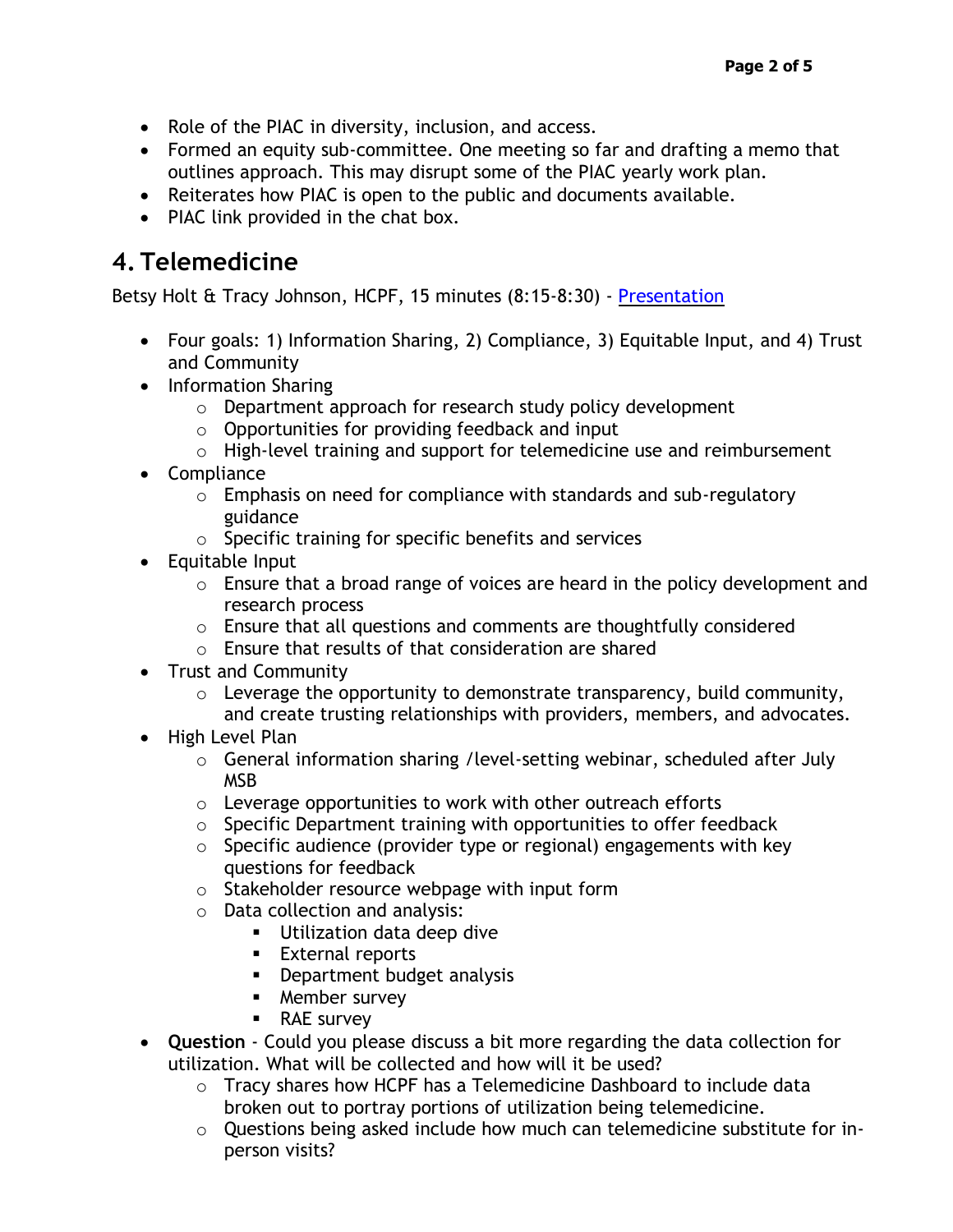- $\circ$  Monthly updates to be posted on public website.
- **Comments** Equity concerns shared to include the current emergency temporary rules do include phone-only which has been useful to lower-earning, people less comfortable with technology, people who don't have access to technology, and people who don't have access to adequate or any broadband.
- **Question**  You mentioned equitable input, but will there be a framework/discussion of how telehealth will be used to advance health equity? o Beth shares how this concern will be added to topics discussed.
- **Question**  What are you doing regarding technology challenges in rural/mountain areas that have limited/no high-speed internet?
	- $\circ$  This is a topic being discussed with stakeholders as we go forward.
- **Question**  What timeline is the Dept following for stakeholder input and what are some of the key milestones?
	- o Milestones are difficult to clearly articulate at this time.
	- $\circ$  Current plan is to conduct most of the stakeholder engagement will occur at the end of July, August, and September, with follow-up in October.
	- o Tracy shares we are required to testify at the Smart Hearing in January.
- **Question**  What data from the analysis will be shared back to the providers?
	- $\circ$  Analysis will be shared with providers through provider trainings and will be posted.
- **Question**  Also, the telemedicine bill does not include eConsult, which is a priority because it expands access to specialty care, something PCE is focused on. How will eConsult be addressed/included in this stakeholder process? (Also, we prefer telehealth instead of telemedicine because it is broader and includes eConsult.)
	- o eConsult will be part of these discussions.
- **Question**  I am hearing that the benefit for members ability to get mobile phones is being stopped - this will limit access possibly? Can you provide information?
	- o Not sure about this time. The Department needs to research and follow back up.
- Tracy shares the efforts being done with five other western states to prepare for when the public health emergency ends.
- Question Are you looking for a specific stakeholder population?
	- o Betsy has a list of stakeholders but is welcome to additional feedback. This information is going to be publicly announced and every voice is welcome.

# **5. Workgroup Updates**

Workgroup Chairs, 30 minutes (8:30-9:00)

- Care Coordination Workgroup Joanna Martinson, Chair
	- o Has met three time thus far. Jen Hale-Coulson is the Co-Chair.
	- o Examining three buckets for recommendations:
		- 1. Quality benchmarks/components for care coordination and care management across the state.
		- 2. Identify a set of care coordination principles across the state.
		- 3. Standardize a process of transferring members from RAE to RAE.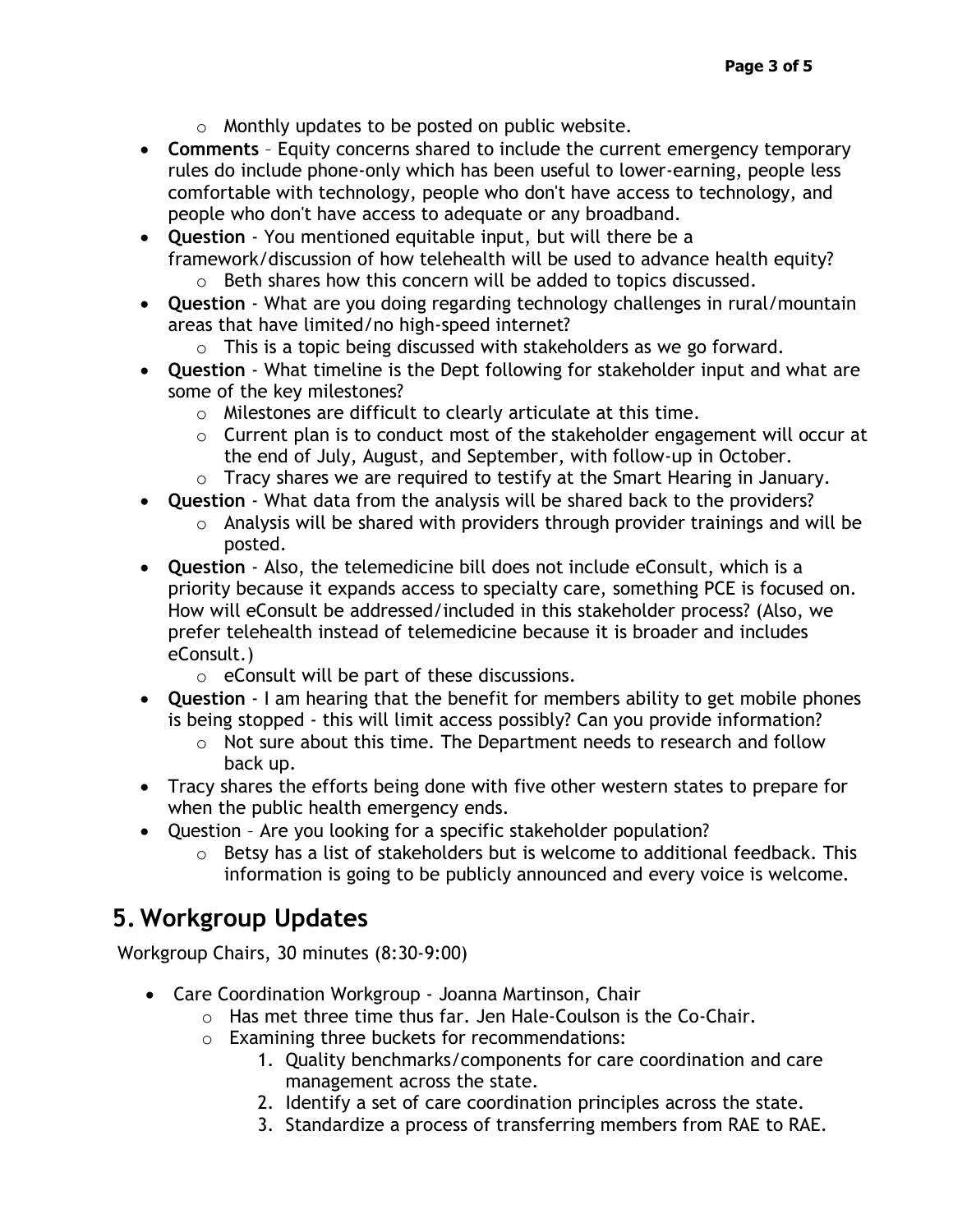- o Last week, started looking at the transfer process to include details around communication and consistency.
- o Deliverable recommendation includes a consistent form with helpful information.
- o Next meeting is July 14. Goal is formulating recommendations to bring back to PC&E.
- o Next step is tackling collaborative processes.
- o Meeting twice a month to bolster output.
- o Please forward any additional feedback and ideas to Anita or Joanna.
- o **Comment** (Dede) Let us touch base, we are working on an "Orange Flag" project that might intersect with this work.
- Access to Specialty Care Workgroup Lila Cummings, Chair
	- o Has met twice thus far. Next meeting is Thursday, 23 July from 3:00- 4:30pm. Will be sending out invites prior to meeting and looking for a Co-Chair.
	- o Started examining all the data available and focus areas.
	- o HCPF has an interagency agreement with the CU School of Medicine to improve access to care for Medicaid members. Brooke provided an overview and history of this program. Part of these initiatives involve expanding telehealth along with eConsults. Members of CU School of Medicine along with HCPF's Chief Nursing Officer will be presenting on this topic in August.
	- o **Question** Could you define eConsult?
		- Encounter between a provider and a provider, such as between primary care and specialty care.
		- Currently eConsults are not reimbursable.
	- o **Question** Is behavioral health considered a specialty group?
		- Have not discussed this in-depth yet but important. This area could also show a significant need for eConsults.
		- Lila will be sure to explore this area when examining the data.
	- o **Comment** eConsults can happen asynchronously as well. Questions and records provided to be reviewed when time allows, sometimes without real time contact.

# **6. COVID-19 and Community Resources Discussion**

Kathie Snell, P&CE Co-Chair, 30 minutes (9:00-9:30)

- **Question** What is the most significant resource need given the challenges with COVID-19?
	- o Bandwidth, internet access, and devices to support telehealth in rural frontier areas.
	- o Sharing of survey information that The Practice Innovation Program conducts of Regional Health Connectors support among the community, public health, and primary care in terms of COVID related resource requests. Link -